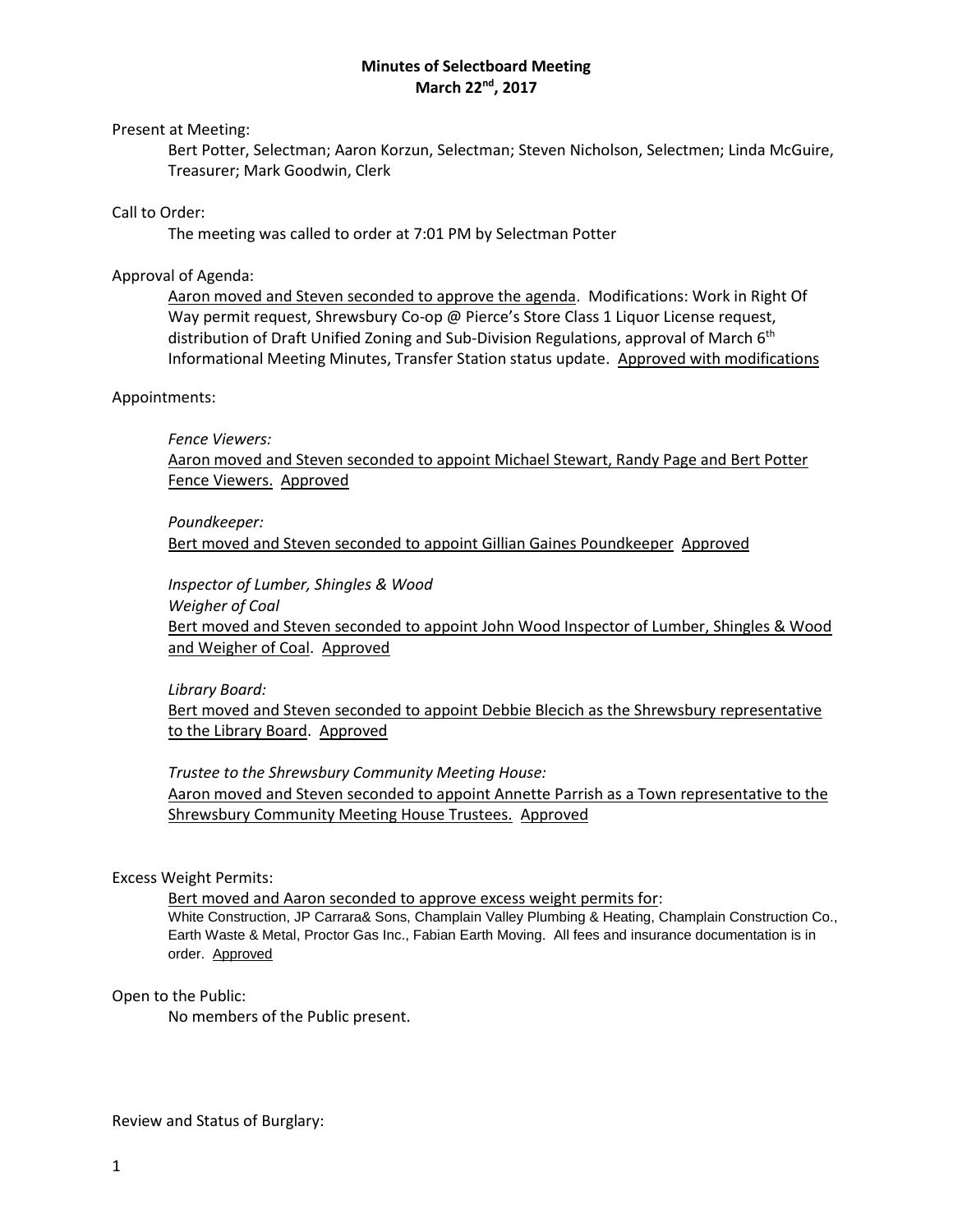The Town Office having been broken into on Monday March 13<sup>th,</sup> the incident and response to it was reviewed by the Selectboard. It was noted that of particular concern was the procedures for contacting responsible Officers of the Town; Selectboard members, Treasurer, Town Clerk and others depending on what type of incident had occurred or is occurring i.e. SFVD, Constables, Health Officer, Emergency Management.

The Clerk indicated that upon receipt from individuals of specific contact information, the data will be consolidated and formatted into easily stored format for distribution to those Town Officials who utilize the Town Office on a regular and consistent basis.

The Delinquent Tax Collector Requested of the Selectbaord for access to the vault for the storage of delinquent taxes collected. Vault access is statutorily at the discretion of the Town Clerk who is responsible for its contents. Primarily the Land Records, Vital Records, Grand Lists and other records necessary for the municipality's' operation.

### Transfer Station:

Bert informed the Selectboard that the July  $1<sup>st</sup>$  2017 date for mandatory Food Scrap Collection has not been revised. Bert indicated that he will is still working with SWAC and local vendors in regard to the specifics for supplemental equipment and periodic pick-up of food scrap material from the Transfer station and liquidating the added expense associated with adhering to the requirements of ACT 148. Bert indicated that unlike recyclables, there is no mandate for the Transfer Station to handle the Food Scraps free of charge.

### Work in the Right of Way Permit:

Bert moved and Steven seconded to approve a Curb Cut (Work in ROW) for 910 Eastham Rd. Michael Wheeler in order to construct a driveway for a proposed hunting camp. The Road Commissioner had reviewed and found not particular issues where the Curb Cut was to be located. Approved.

## Shrewsbury Co-op @ Pierce's Store:

The Selectboard received a Class 1 Liquor License application for Pierce's Store. This was particular for the renovated garage space in order to have various entertainment events. Aaron moved and Bert seconded to approve the Pierce's Class 1 Liquor License application. Approved.

#### Draft Unified Zoning and Sub-Division Regulation:

The Clerk distributed the Draft regulations as well as the Summary documentation to members of the Selectboard so that they can become familiar with the document prior to warning and conducting their own Public Hearing to act on the By-law modification. It is anticipated that the Selectbaord will be formally presented the draft as a result of a

previous Public Hearing by the Planning Commission, as part of the adoption process, within the next few weeks.

#### Minutes:

Bert moved and Aaron seconded to approve the Minutes of March  $8<sup>th</sup>$ , 2017. Approved

#### Orders